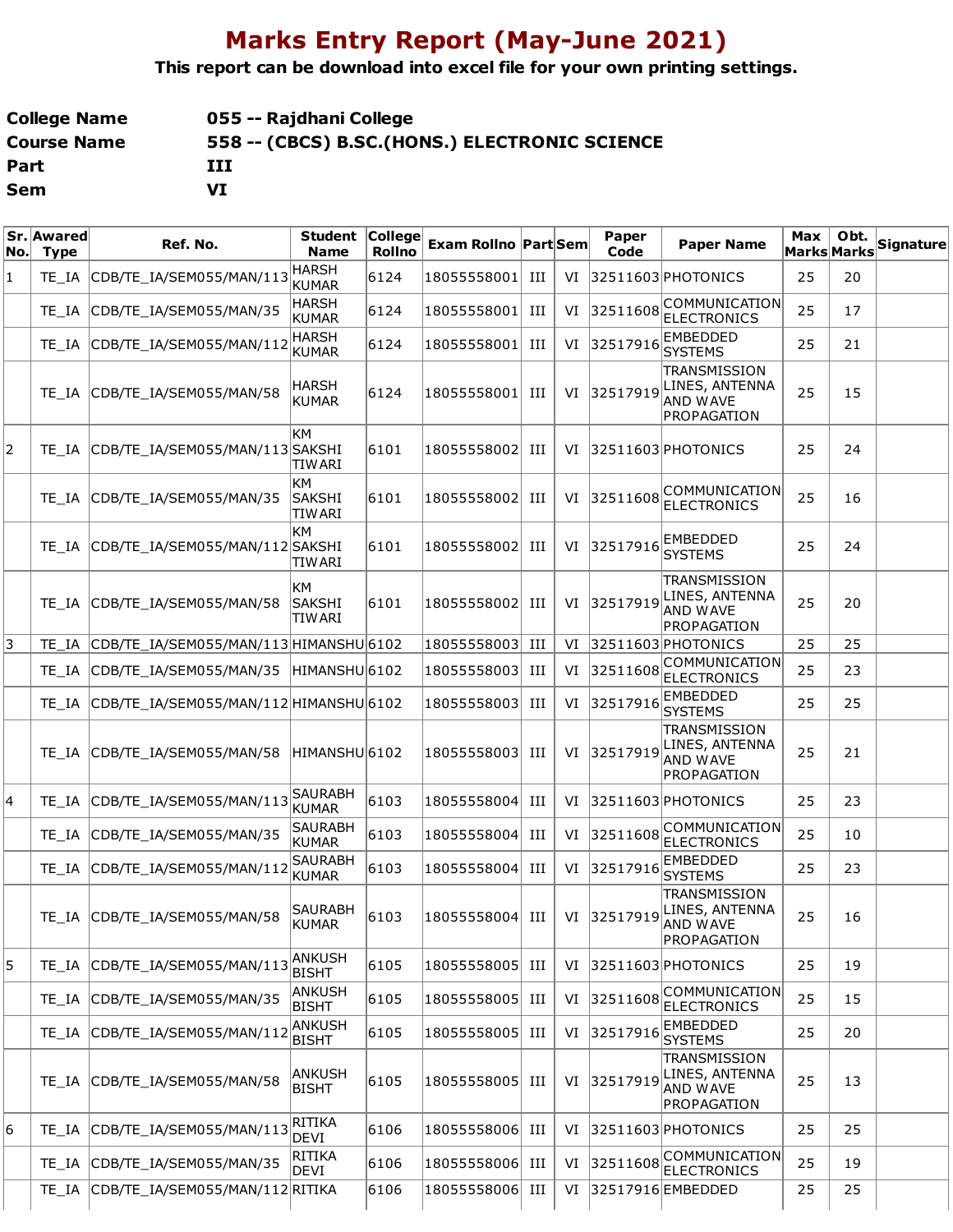|    |       |                                        | DEVI                                     |      |                                        |     |    |             | <b>SYSTEMS</b>                                                          |    |    |  |
|----|-------|----------------------------------------|------------------------------------------|------|----------------------------------------|-----|----|-------------|-------------------------------------------------------------------------|----|----|--|
|    | TE IA | CDB/TE IA/SEM055/MAN/58                | RITIKA<br><b>DEVI</b>                    | 6106 | 18055558006 III                        |     | VI | 32517919    | <b>TRANSMISSION</b><br>LINES, ANTENNA<br><b>AND WAVE</b><br>PROPAGATION | 25 | 24 |  |
| 7  | TE IA | CDB/TE_IA/SEM055/MAN/113               | ANKIT<br><b>RANA</b>                     | 6107 | 18055558007                            | Ш   | VI |             | 32511603 PHOTONICS                                                      | 25 | 23 |  |
|    | TE IA | CDB/TE_IA/SEM055/MAN/35                | ANKIT<br><b>RANA</b>                     | 6107 | 18055558007                            | III | VI | 32511608    | COMMUNICATION<br><b>ELECTRONICS</b>                                     | 25 | 17 |  |
|    | TE IA | CDB/TE_IA/SEM055/MAN/112               | <b>ANKIT</b><br>RANA                     | 6107 | 18055558007                            | III | VI | 32517916    | EMBEDDED<br><b>SYSTEMS</b>                                              | 25 | 24 |  |
|    | TE IA | CDB/TE IA/SEM055/MAN/58                | <b>ANKIT</b><br>RANA                     | 6107 | 18055558007                            | III | VI | 32517919    | <b>TRANSMISSION</b><br>LINES, ANTENNA<br><b>AND WAVE</b><br>PROPAGATION | 25 | 18 |  |
| 8  | TE IA | CDB/TE_IA/SEM055/MAN/113 SHANKAR       | VIJAY<br><b>PANDEY</b>                   | 6108 | 18055558008                            | H   | VI |             | 32511603 PHOTONICS                                                      | 25 | 22 |  |
|    | TE IA | CDB/TE_IA/SEM055/MAN/35                | VIJAY<br><b>SHANKAR</b><br><b>PANDEY</b> | 6108 | 18055558008 III                        |     | VI | 32511608    | COMMUNICATION<br><b>ELECTRONICS</b>                                     | 25 | 14 |  |
|    | TE IA | CDB/TE_IA/SEM055/MAN/112 SHANKAR       | VIJAY<br><b>PANDEY</b>                   | 6108 | 18055558008                            | Ш   | VI | 32517916    | EMBEDDED<br><b>SYSTEMS</b>                                              | 25 | 21 |  |
|    | TE IA | CDB/TE_IA/SEM055/MAN/58                | <b>VIJAY</b><br><b>SHANKAR</b><br>PANDEY | 6108 | 18055558008                            | Ш   | VI | 32517919    | <b>TRANSMISSION</b><br>LINES, ANTENNA<br><b>AND WAVE</b><br>PROPAGATION | 25 | 10 |  |
| 9  | TE IA | CDB/TE IA/SEM055/MAN/113 MAHESH        |                                          | 6111 | 18055558010 III                        |     | VI |             | $ 32511603 $ PHOTONICS                                                  | 25 | 19 |  |
|    | TE IA | CDB/TE_IA/SEM055/MAN/35                | MAHESH                                   | 6111 | 18055558010                            | Ш   | VI | 32511608    | COMMUNICATION<br><b>ELECTRONICS</b>                                     | 25 | 9  |  |
|    | TE IA | CDB/TE_IA/SEM055/MAN/112 MAHESH        |                                          | 6111 | 18055558010                            | HI  | VI | 32517916    | <b>EMBEDDED</b><br><b>SYSTEMS</b>                                       | 25 | 18 |  |
|    | TE IA | CDB/TE_IA/SEM055/MAN/58                | <b>MAHESH</b>                            | 6111 | 18055558010                            | Ш   | VI | 32517919    | TRANSMISSION<br>LINES, ANTENNA<br><b>AND WAVE</b><br>PROPAGATION        | 25 | 17 |  |
| 10 | TE IA | CDB/TE IA/SEM055/MAN/113               | <b>SHUBHAM</b><br>SAINI                  | 6112 | 18055558011                            | Ш   | VI |             | 32511603 PHOTONICS                                                      | 25 | 23 |  |
|    | TE IA | CDB/TE_IA/SEM055/MAN/35                | SHUBHAM<br>SAINI                         | 6112 | 18055558011                            | Ш   |    | VI 32511608 | COMMUNICATION<br><b>ELECTRONICS</b>                                     | 25 | 8  |  |
|    |       | TE_IA CDB/TE_IA/SEM055/MAN/112         | SHUBHAM<br>SAINI                         | 6112 | 18055558011 III   VI 32517916 EMBEDDED |     |    |             | <b>SYSTEMS</b>                                                          | 25 | 21 |  |
|    | TE IA | CDB/TE_IA/SEM055/MAN/58                | <b>SHUBHAM</b><br>SAINI                  | 6112 | 18055558011 III                        |     | VI | 32517919    | TRANSMISSION<br>LINES, ANTENNA<br><b>AND WAVE</b><br>PROPAGATION        | 25 | 17 |  |
| 11 | TE IA | CDB/TE_IA/SEM055/MAN/113               | <b>KUNAL</b><br><b>SHARMA</b>            | 6113 | 18055558012 III                        |     |    |             | VI 32511603 PHOTONICS                                                   | 25 | 21 |  |
|    | TE IA | CDB/TE_IA/SEM055/MAN/35                | <b>KUNAL</b><br><b>SHARMA</b>            | 6113 | 18055558012                            | III | VI | 32511608    | <b>COMMUNICATION</b><br><b>ELECTRONICS</b>                              | 25 | 8  |  |
|    | TE IA | CDB/TE_IA/SEM055/MAN/112               | KUNAL<br><b>SHARMA</b>                   | 6113 | 18055558012                            | III | VI | 32517916    | EMBEDDED<br><b>SYSTEMS</b>                                              | 25 | 22 |  |
|    | TE IA | CDB/TE_IA/SEM055/MAN/58                | <b>KUNAL</b><br><b>SHARMA</b>            | 6113 | 18055558012                            | HI  | VI | 32517919    | <b>TRANSMISSION</b><br>LINES, ANTENNA<br>AND WAVE<br>PROPAGATION        | 25 | 20 |  |
| 12 | TE IA | CDB/TE_IA/SEM055/MAN/113               | YASH<br><b>SHARMA</b>                    | 6117 | 18055558013                            | III |    |             | VI 32511603 PHOTONICS                                                   | 25 | 24 |  |
|    | TE IA | CDB/TE_IA/SEM055/MAN/35                | YASH<br><b>SHARMA</b>                    | 6117 | 18055558013                            | III | VI | 32511608    | COMMUNICATION<br><b>ELECTRONICS</b>                                     | 25 | 23 |  |
|    | TE IA | CDB/TE_IA/SEM055/MAN/112               | YASH<br><b>SHARMA</b>                    | 6117 | 18055558013                            | III | VI | 32517916    | EMBEDDED<br><b>SYSTEMS</b>                                              | 25 | 24 |  |
|    | TE IA | CDB/TE_IA/SEM055/MAN/58                | YASH<br><b>SHARMA</b>                    | 6117 | 18055558013 III                        |     | VI | 32517919    | TRANSMISSION<br>LINES, ANTENNA<br><b>AND WAVE</b><br>PROPAGATION        | 25 | 19 |  |
| 13 | TE IA | CDB/TE_IA/SEM055/MAN/113SHWETA         |                                          | 6114 | 18055558014                            | III | VI |             | $ 32511603 $ PHOTONICS                                                  | 25 | 24 |  |
|    | TE_IA | CDB/TE_IA/SEM055/MAN/35                | <b>SHWETA</b>                            | 6114 | 18055558014                            | Ш   | VI | 32511608    | COMMUNICATION<br><b>ELECTRONICS</b>                                     | 25 | 24 |  |
|    |       | TE_IA CDB/TE_IA/SEM055/MAN/112 SHW ETA |                                          | 6114 | 18055558014 III                        |     |    | VI 32517916 | <b>EMBEDDED</b><br><b>SYSTEMS</b>                                       | 25 | 25 |  |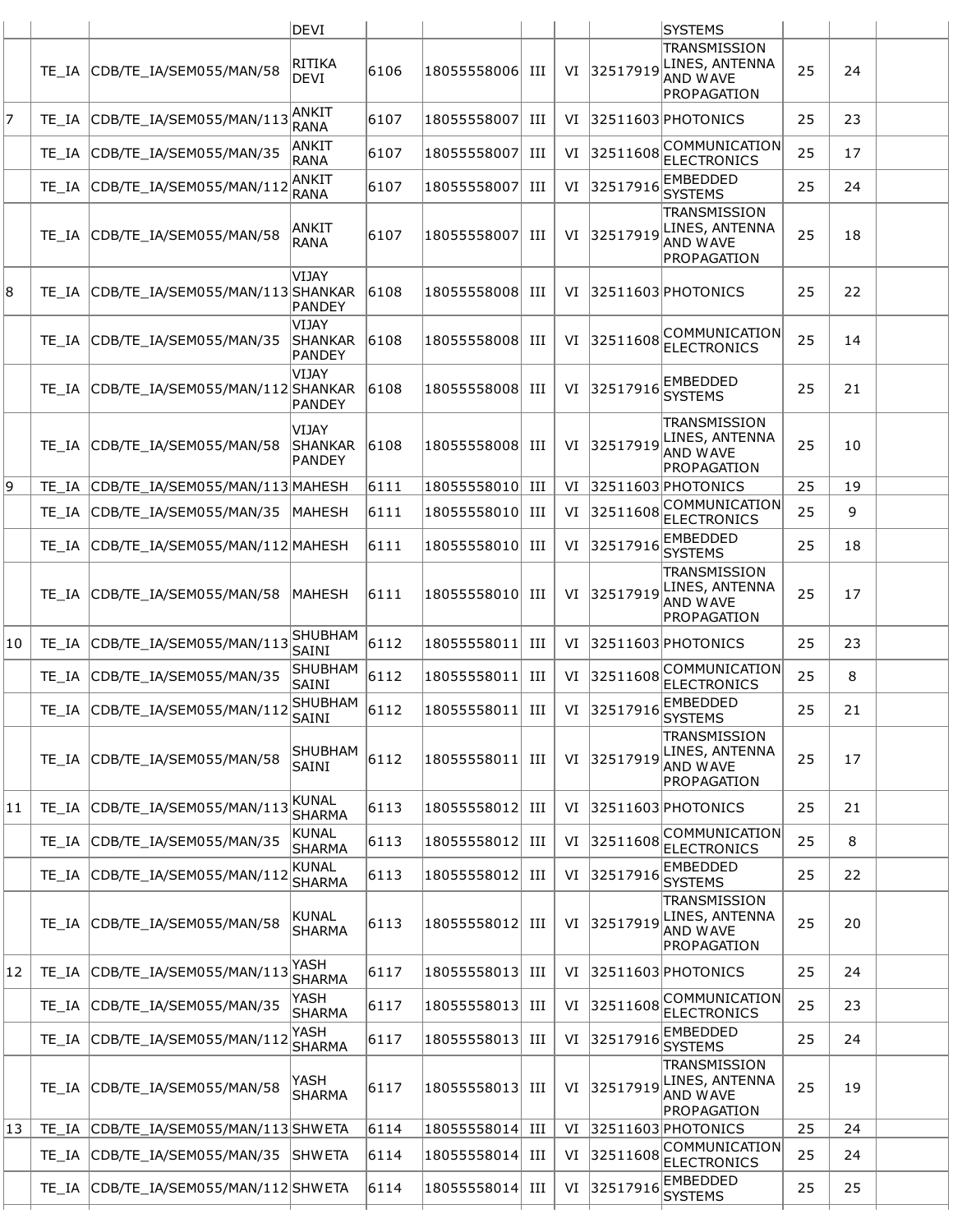|    | TE IA | CDB/TE_IA/SEM055/MAN/58       | <b>ISHWETA</b>                  | 6114 | 18055558014 | Ш   | VI |          | 32517919 TRANSMISSION<br>LINES, ANTENNA<br><b>AND WAVE</b><br>PROPAGATION | 25 | 20 |  |
|----|-------|-------------------------------|---------------------------------|------|-------------|-----|----|----------|---------------------------------------------------------------------------|----|----|--|
| 14 | TE IA | CDB/TE_IA/SEM055/MAN/113      | <b>JYOTI</b><br>MOGHA           | 6119 | 18055558015 | Ш   | VI |          | 32511603 PHOTONICS                                                        | 25 | 25 |  |
|    | TE IA | CDB/TE_IA/SEM055/MAN/35       | JYOTI<br>MOGHA                  | 6119 | 18055558015 | III | VI | 32511608 | COMMUNICATION <br><b>ELECTRONICS</b>                                      | 25 | 23 |  |
|    | TE IA | CDB/TE_IA/SEM055/MAN/112      | <b>JYOTI</b><br>MOGHA           | 6119 | 18055558015 | III | VI | 32517916 | <b>EMBEDDED</b><br><b>SYSTEMS</b>                                         | 25 | 25 |  |
|    | TE IA | CDB/TE_IA/SEM055/MAN/58       | JYOTI<br><b>MOGHA</b>           | 6119 | 18055558015 | III | VI | 32517919 | TRANSMISSION<br>LINES, ANTENNA<br><b>AND WAVE</b><br><b>PROPAGATION</b>   | 25 | 21 |  |
| 15 | TE IA | CDB/TE_IA/SEM055/MAN/113      | <b>SHUBHAM</b><br><b>GURJAR</b> | 6120 | 18055558016 | Ш   | VI |          | 32511603 PHOTONICS                                                        | 25 | 20 |  |
|    | TE IA | CDB/TE_IA/SEM055/MAN/35       | SHUBHAM<br><b>GURJAR</b>        | 6120 | 18055558016 | Ш   | VI | 32511608 | <b>COMMUNICATION</b><br><b>ELECTRONICS</b>                                | 25 | 22 |  |
|    | TE IA | CDB/TE_IA/SEM055/MAN/112      | <b>SHUBHAM</b><br><b>GURJAR</b> | 6120 | 18055558016 | Ш   | VI | 32517916 | EMBEDDED<br><b>SYSTEMS</b>                                                | 25 | 21 |  |
|    | TE IA | CDB/TE_IA/SEM055/MAN/58       | SHUBHAM<br><b>GURJAR</b>        | 6120 | 18055558016 | Ш   | VI | 32517919 | TRANSMISSION<br>LINES, ANTENNA<br>AND WAVE<br>PROPAGATION                 | 25 | 10 |  |
| 16 | TE IA | CDB/TE IA/SEM055/MAN/113      | <b>AYUSH</b><br>SAINI           | 6121 | 18055558017 | Ш   | VI |          | 32511603 PHOTONICS                                                        | 25 | 19 |  |
|    | TE IA | CDB/TE_IA/SEM055/MAN/35       | AYUSH<br>SAINI                  | 6121 | 18055558017 | Ш   | VI | 32511608 | COMMUNICATION<br><b>ELECTRONICS</b>                                       | 25 | 22 |  |
|    | TE IA | CDB/TE_IA/SEM055/MAN/112      | <b>AYUSH</b><br>SAINI           | 6121 | 18055558017 | III | VI | 32517916 | EMBEDDED<br><b>SYSTEMS</b>                                                | 25 | 20 |  |
|    | TE IA | CDB/TE_IA/SEM055/MAN/58       | AYUSH<br>SAINI                  | 6121 | 18055558017 | Ш   | VI | 32517919 | <b>TRANSMISSION</b><br>LINES, ANTENNA<br>AND WAVE<br>PROPAGATION          | 25 | 15 |  |
| 17 | TE IA | CDB/TE_IA/SEM055/MAN/113 RIYA |                                 | 6122 | 18055558018 | III | VI |          | 32511603 PHOTONICS<br><b>COMMUNICATION</b>                                | 25 | 25 |  |
|    | TE IA | CDB/TE_IA/SEM055/MAN/35       | RIYA                            | 6122 | 18055558018 | Ш   | VI | 32511608 | <b>ELECTRONICS</b>                                                        | 25 | 23 |  |
|    | TE IA | CDB/TE IA/SEM055/MAN/112 RIYA |                                 | 6122 | 18055558018 | III | VI | 32517916 | EMBEDDED<br><b>SYSTEMS</b>                                                | 25 | 25 |  |
|    |       | TE IA CDB/TE IA/SEM055/MAN/58 | <b>RIYA</b>                     | 6122 | 18055558018 | Ш   | VI | 32517919 | <b>TRANSMISSION</b><br>LINES, ANTENNA<br>AND WAVE<br>PROPAGATION          | 25 | 24 |  |
| 18 | TE IA | CDB/TE_IA/SEM055/MAN/113      | DISHANT<br><b>JOSHI</b>         | 6123 | 18055558019 | Ш   | VI |          | $ 32511603 $ PHOTONICS                                                    | 25 | 25 |  |
|    | TE IA | CDB/TE IA/SEM055/MAN/35       | <b>DISHANT</b><br><b>JOSHI</b>  | 6123 | 18055558019 | Ш   | VI | 32511608 | COMMUNICATION <br><b>ELECTRONICS</b>                                      | 25 | 23 |  |
|    | TE IA | CDB/TE IA/SEM055/MAN/112      | <b>DISHANT</b><br>JOSHI         | 6123 | 18055558019 | Ш   | VI | 32517916 | EMBEDDED<br><b>SYSTEMS</b>                                                | 25 | 25 |  |
|    | TE IA | CDB/TE_IA/SEM055/MAN/58       | DISHANT<br><b>JOSHI</b>         | 6123 | 18055558019 | Ш   | VI | 32517919 | TRANSMISSION<br>LINES, ANTENNA<br><b>AND WAVE</b><br>PROPAGATION          | 25 | 23 |  |
| 19 | TE IA | CDB/TE IA/SEM055/MAN/113      | RACHIT<br><b>SIROHI</b>         | 6126 | 18055558021 | Ш   | VI |          | 32511603 PHOTONICS                                                        | 25 | 21 |  |
|    | TE IA | CDB/TE_IA/SEM055/MAN/35       | RACHIT<br><b>SIROHI</b>         | 6126 | 18055558021 | III | VI | 32511608 | <b>COMMUNICATION</b><br><b>ELECTRONICS</b>                                | 25 | 17 |  |
|    | TE IA | CDB/TE_IA/SEM055/MAN/112      | RACHIT<br>SIROHI                | 6126 | 18055558021 | Ш   | VI | 32517916 | EMBEDDED<br><b>SYSTEMS</b>                                                | 25 | 23 |  |
|    | TE IA | CDB/TE_IA/SEM055/MAN/58       | RACHIT<br>SIROHI                | 6126 | 18055558021 | Ш   | VI | 32517919 | TRANSMISSION<br>LINES, ANTENNA<br>AND WAVE<br>PROPAGATION                 | 25 | 10 |  |
| 20 | TE IA | CDB/TE_IA/SEM055/MAN/113      | <b>HARISH</b><br>KUMAR          | 6127 | 18055558022 | Ш   | VI |          | 32511603 PHOTONICS                                                        | 25 | 25 |  |
|    | TE_IA | CDB/TE_IA/SEM055/MAN/35       | HARISH<br>KUMAR                 | 6127 | 18055558022 | Ш   | VI | 32511608 | COMMUNICATION<br><b>ELECTRONICS</b>                                       | 25 | 25 |  |
|    | TE IA | CDB/TE_IA/SEM055/MAN/112      | HARISH<br>KUMAR                 | 6127 | 18055558022 | Ш   | VI | 32517916 | EMBEDDED<br><b>SYSTEMS</b>                                                | 25 | 25 |  |
|    | TE_IA | CDB/TE_IA/SEM055/MAN/58       | <b>HARISH</b><br>KUMAR          | 6127 | 18055558022 | III | VI |          | 32517919 TRANSMISSION<br>LINES, ANTENNA                                   | 25 | 19 |  |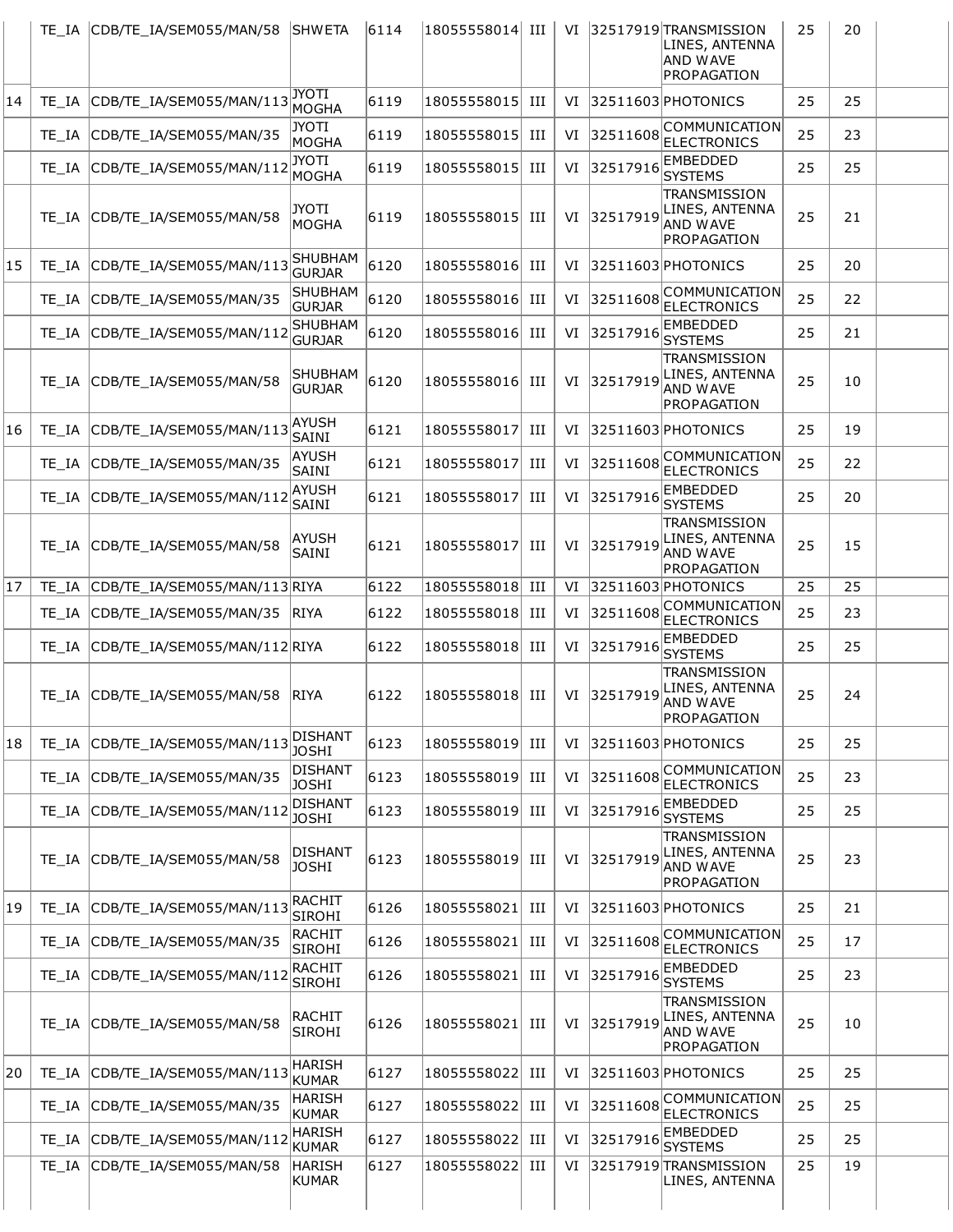|    |       |                                |                                 |      |                  |    |    |          | <b>AND WAVE</b><br>PROPAGATION                                          |    |    |  |
|----|-------|--------------------------------|---------------------------------|------|------------------|----|----|----------|-------------------------------------------------------------------------|----|----|--|
| 21 | TE IA | CDB/TE IA/SEM055/MAN/113       | <b>RAJESH</b><br><b>KASHYAP</b> | 6128 | 18055558023      | Ш  | VI |          | 32511603 PHOTONICS                                                      | 25 | 24 |  |
|    | TE IA | CDB/TE IA/SEM055/MAN/35        | <b>RAJESH</b><br><b>KASHYAP</b> | 6128 | 18055558023      | ИI | VI | 32511608 | COMMUNICATION<br><b>ELECTRONICS</b>                                     | 25 | 16 |  |
|    | TE IA | CDB/TE_IA/SEM055/MAN/112       | <b>RAJESH</b><br><b>KASHYAP</b> | 6128 | 18055558023      | ИI | VI | 32517916 | <b>EMBEDDED</b><br><b>SYSTEMS</b>                                       | 25 | 24 |  |
|    | TE IA | CDB/TE IA/SEM055/MAN/58        | <b>RAJESH</b><br><b>KASHYAP</b> | 6128 | 18055558023      | Ш  | VI | 32517919 | TRANSMISSION<br>LINES, ANTENNA<br><b>AND WAVE</b><br>PROPAGATION        | 25 | 18 |  |
| 22 | TE IA | CDB/TE_IA/SEM055/MAN/113       | LAKSHAY<br>SAINI                | 6129 | 18055558024      | Ш  | VI |          | 32511603 PHOTONICS                                                      | 25 | 25 |  |
|    | TE IA | CDB/TE_IA/SEM055/MAN/35        | LAKSHAY<br>SAINI                | 6129 | 18055558024      | ИI | VI | 32511608 | COMMUNICATION<br><b>ELECTRONICS</b>                                     | 25 | 25 |  |
|    | TE IA | CDB/TE_IA/SEM055/MAN/112       | LAKSHAY<br>SAINI                | 6129 | 18055558024      | ИI | VI | 32517916 | <b>EMBEDDED</b><br><b>SYSTEMS</b>                                       | 25 | 25 |  |
|    | TE IA | CDB/TE_IA/SEM055/MAN/58        | <b>LAKSHAY</b><br>SAINI         | 6129 | 18055558024      | ИI | VI | 32517919 | TRANSMISSION<br>LINES, ANTENNA<br><b>AND WAVE</b><br>PROPAGATION        | 25 | 25 |  |
| 23 | TE IA | CDB/TE_IA/SEM055/MAN/113       | RAHUL<br><b>GUPTA</b>           | 6130 | 18055558025      | ИI | VI |          | 32511603 PHOTONICS                                                      | 25 | 22 |  |
|    | TE IA | CDB/TE_IA/SEM055/MAN/35        | RAHUL<br><b>GUPTA</b>           | 6130 | 18055558025      | ИI | VI | 32511608 | COMMUNICATION<br><b>ELECTRONICS</b>                                     | 25 | 5  |  |
|    | TE IA | CDB/TE_IA/SEM055/MAN/112       | <b>RAHUL</b><br><b>GUPTA</b>    | 6130 | 18055558025      | ИI | VI | 32517916 | <b>EMBEDDED</b><br><b>SYSTEMS</b>                                       | 25 | 20 |  |
|    | TE IA | CDB/TE_IA/SEM055/MAN/58        | RAHUL<br><b>GUPTA</b>           | 6130 | 18055558025      | ИI | VI | 32517919 | TRANSMISSION<br>LINES, ANTENNA<br><b>AND WAVE</b><br>PROPAGATION        | 25 | 12 |  |
| 24 | TE IA | CDB/TE IA/SEM055/MAN/113 MOHIT |                                 | 6131 | 18055558026      | Ш  | VI |          | 32511603 PHOTONICS                                                      | 25 | 19 |  |
|    | TE IA | CDB/TE_IA/SEM055/MAN/35        | IMOHIT                          | 6131 | 18055558026      | НI | VI | 32511608 | COMMUNICATION<br><b>ELECTRONICS</b>                                     | 25 | 5  |  |
|    | TE IA | CDB/TE_IA/SEM055/MAN/112 MOHIT |                                 | 6131 | 18055558026      | ИI | VI | 3251791  | <b>EMBEDDED</b><br><b>SYSTEMS</b>                                       | 25 | 21 |  |
|    | TE IA | CDB/TE IA/SEM055/MAN/58        | IMOHIT                          | 6131 | 18055558026      | НI | VI | 32517919 | TRANSMISSION<br>LINES, ANTENNA<br><b>AND WAVE</b><br>PROPAGATION        | 25 | 16 |  |
| 25 | TE_IA | CDB/TE_IA/SEM055/MAN/113       | VIPUL<br>KUMAR                  | 6134 | 18055558028 III  |    | VI |          | 32511603 PHOTONICS                                                      | 25 | 21 |  |
|    | TE IA | CDB/TE_IA/SEM055/MAN/35        | VIPUL<br><b>KUMAR</b>           | 6134 | 18055558028      | ИI | VI | 32511608 | COMMUNICATION<br><b>ELECTRONICS</b>                                     | 25 | 17 |  |
|    | TE IA | CDB/TE IA/SEM055/MAN/112       | <b>VIPUL</b><br><b>KUMAR</b>    | 6134 | 18055558028      | Ш  | VI | 32517916 | <b>EMBEDDED</b><br><b>SYSTEMS</b>                                       | 25 | 21 |  |
|    | TE IA | CDB/TE_IA/SEM055/MAN/58        | VIPUL<br><b>KUMAR</b>           | 6134 | 18055558028  III |    | VI | 32517919 | <b>TRANSMISSION</b><br>LINES, ANTENNA<br><b>AND WAVE</b><br>PROPAGATION | 25 | 17 |  |
| 26 | TE IA | CDB/TE_IA/SEM055/MAN/113 SAHIL |                                 | 6137 | 18055558029  III |    | VI |          | $ 32511603 $ PHOTONICS                                                  | 25 | 20 |  |
|    | TE IA | CDB/TE_IA/SEM055/MAN/35        | SAHIL                           | 6137 | 18055558029      | Ш  | VI | 32511608 | COMMUNICATION<br><b>ELECTRONICS</b>                                     | 25 | 12 |  |
|    | TE IA | CDB/TE_IA/SEM055/MAN/112 SAHIL |                                 | 6137 | 18055558029      | Ш  | VI | 32517916 | <b>EMBEDDED</b><br><b>SYSTEMS</b>                                       | 25 | 20 |  |
|    | TE IA | CDB/TE_IA/SEM055/MAN/58        | SAHIL                           | 6137 | 18055558029      | ИI | VI | 32517919 | TRANSMISSION<br>LINES, ANTENNA<br><b>AND WAVE</b><br>PROPAGATION        | 25 | 14 |  |
| 27 | TE IA | CDB/TE_IA/SEM055/MAN/113       | <b>VINEET</b><br><b>KUMAR</b>   | 6139 | 18055558030      | ИI | VI |          | 32511603 PHOTONICS                                                      | 25 | 25 |  |
|    | TE IA | CDB/TE_IA/SEM055/MAN/35        | <b>VINEET</b><br><b>KUMAR</b>   | 6139 | 18055558030      | Ш  | VI | 32511608 | COMMUNICATION<br><b>ELECTRONICS</b>                                     | 25 | 21 |  |
|    | TE_IA | CDB/TE_IA/SEM055/MAN/112       | VINEET<br>KUMAR                 | 6139 | 18055558030  III |    | VI | 32517916 | EMBEDDED<br><b>SYSTEMS</b>                                              | 25 | 24 |  |
|    | TE IA | CDB/TE_IA/SEM055/MAN/58        | VINEET<br><b>KUMAR</b>          | 6139 | 18055558030  III |    | VI | 32517919 | TRANSMISSION<br>LINES, ANTENNA<br><b>AND WAVE</b><br>PROPAGATION        | 25 | 19 |  |
| 28 | TE_IA | CDB/TE_IA/SEM055/MAN/113       | <b>SHAILESH</b><br><b>MAHTO</b> | 6140 | 18055558031  III |    |    |          | VI 32511603 PHOTONICS                                                   | 25 | 25 |  |